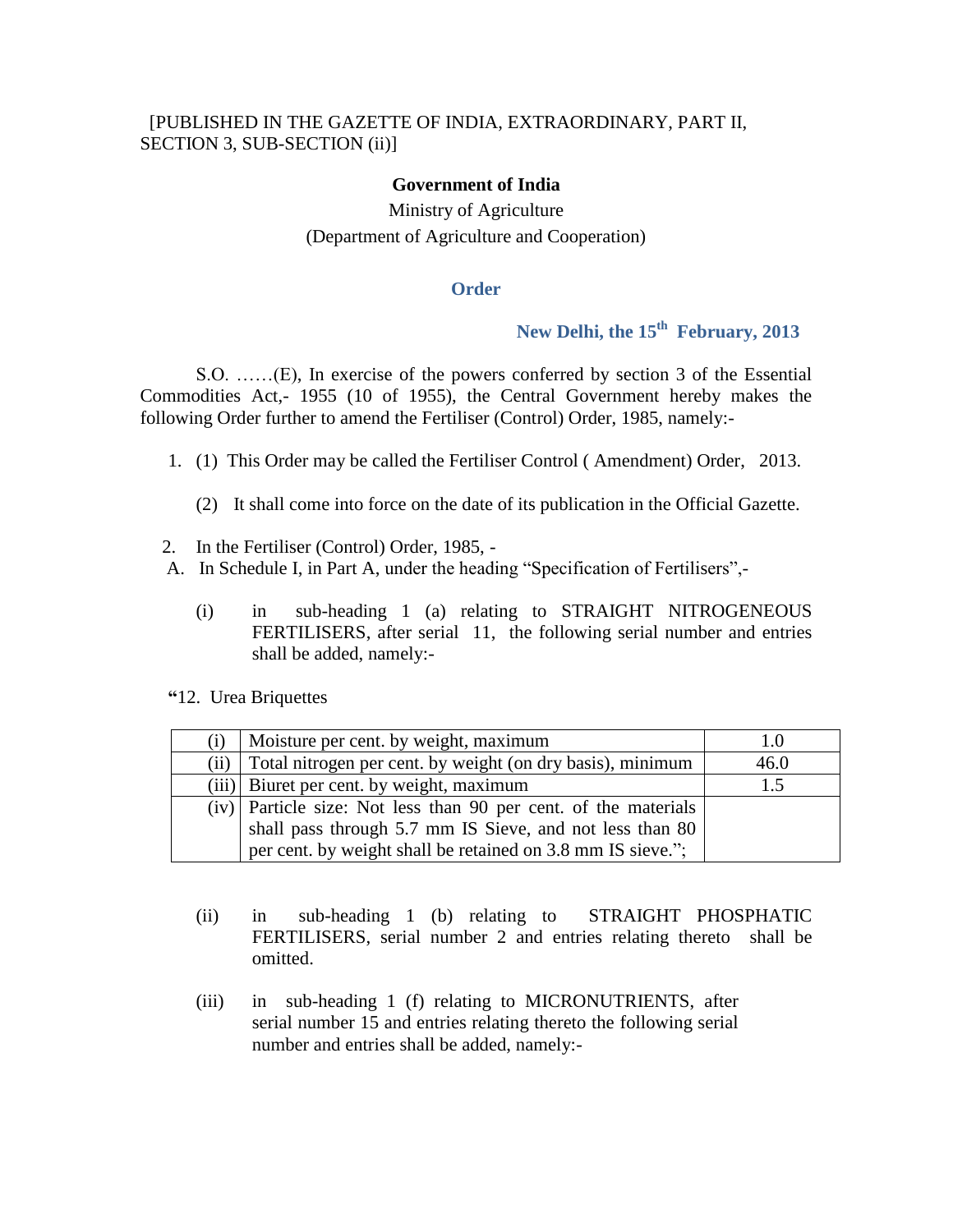"16. Zinc Oxide Suspension Concentrate (39.5 % Zn)

| (i) Dense suspension concentrate of liquid Zinc |                   |
|-------------------------------------------------|-------------------|
| (ii) Zinc (as Zn) per cent by weight, minimum   | 39.5              |
| (iii) Nitrogen per cent. by weight, minimum     | 0.9               |
| $(iv)$ pH                                       | $9.0+1$           |
| (v) Specific gravity                            | $1.71 - 1.75$ ."; |

- (iv) in sub-heading 1 (g) relating to FORTIFIED FERTILISERS, in serial number 1,-.
	- (a) for item (iii) and entries relating thereto, the following shall be substituted, namely:-
		- "(iii) Water soluble phosphate (as  $P_2O_5$ ) per cent by weight, minimum 14.5.";
	- (b) after item (v), the following shall be inserted, namely:-
	- "(vi) Neutral ammonium citrate soluble phosphate (as  $P_2O_5$ ) per cent by weight, minimum 16.0.";
	- (c) after serial number 11 and entries relating thereto, the following shall be added, namely:-

"12. SSP fortified with Zinc

.

|      | Moisture per cent. by weight, maximum.                                 | 12.0      |
|------|------------------------------------------------------------------------|-----------|
| (ii) | Free phosphoric acid (as $P_2O_5$ ) per cent by weight, maximum        | 4.0       |
|      | (iii) Water soluble phosphate $(P_2O_5)$ per cent by weight minimum    | 14.5      |
|      | (iv) Neutral ammonium citrate soluble phosphate (as $P_2O_5$ ),<br>per | 16.0      |
|      | cent by weight, minimum                                                |           |
|      | $(v)$ Sulphur (as S) per cent by weight, minimum                       | 11.0      |
|      | (vi) Zinc (as Zn) per cent by weight, minimum                          | $0.5$ ."; |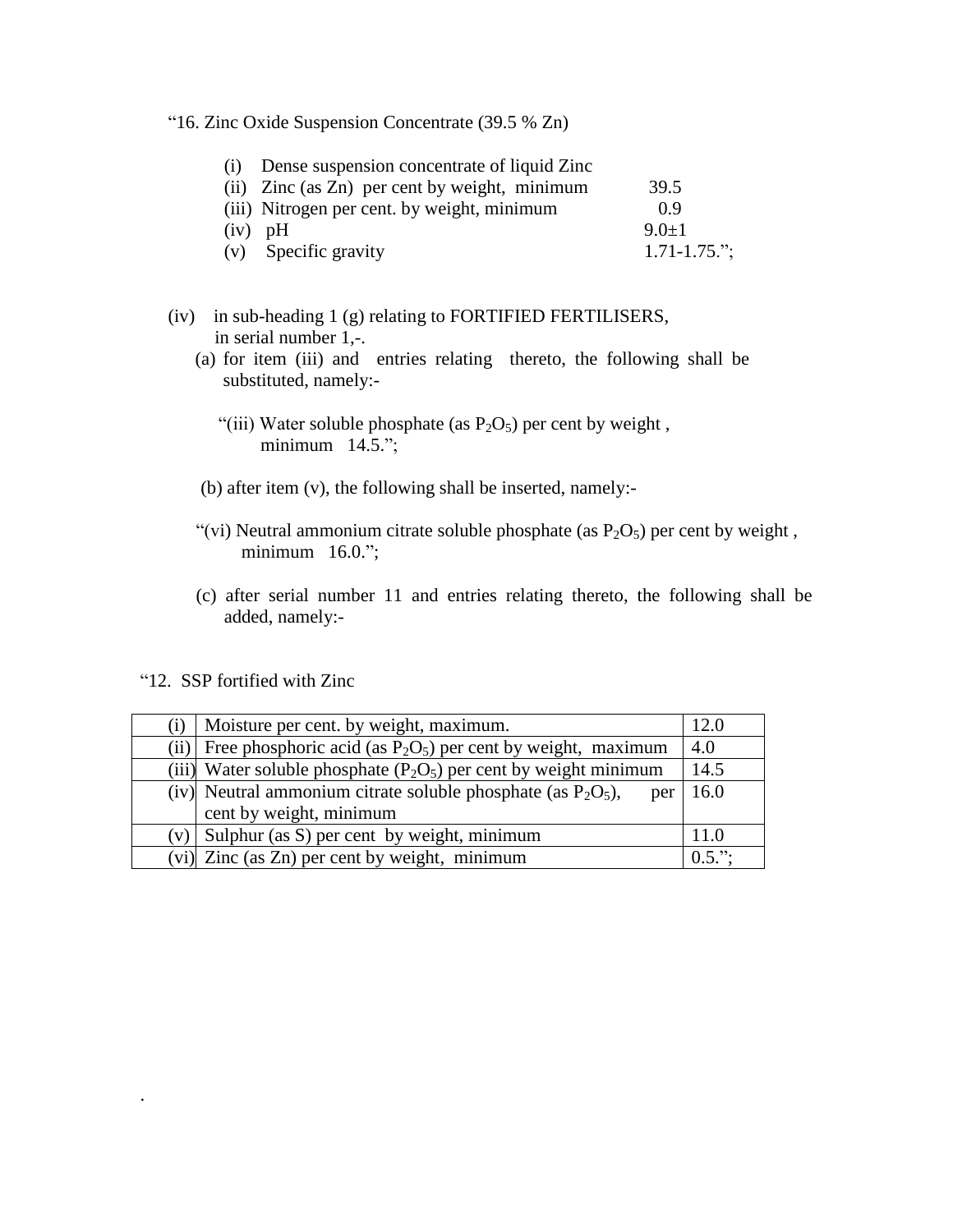- B. In Schedule II, in Part B, METHODS OF ANALYSIS OF FERTILISERS,-
	- (a)in sub-heading 3, relating to Determination of nitrogen after item (h), the following shall be inserted, namely:-
	- "(i) Determination of Cyanamide nitrogen;"
	- (b)after serial number (xi), the following shall be inserted, namely:-

"(xi a) Determination of Cyanamide nitrogen

Cyanamide nitrogen is precipitated as a silver complex and estimated in the precipitate by Kjeldahl's method.

- (a) Reagents**:**
	- i) Ammonical Silver Nitrate Solution- Mix 500 ml of 10% silver nitrate  $(AgNO_3)$  solution in water with 500 ml of 10% ammonia solution.
	- ii) Glacial acetic acid
	- iii) Remaining reagents as given in 3 (ii).
- (b) Procedure**:-**
	- (i) Weigh 2.5 g (W) sample and place it in a small glass mortar.
	- (ii) Grind the sample 3 times with water, pouring off the water after each grinding into a 500 ml volumetric flask.
	- (iii) Transfer quantitatively the sample into 500 ml volumetric flask, washing the mortar, pestle and funnel with water.
	- (iv) Make up volume to approximately 400 ml.
	- (v) Add 15 ml of glacial acetic acid.
	- (vi) Shake on rotary shaker for 2 hours.
	- (vii) Make up the volume to 500 ml with water, mix and filter.
	- (viii) Transfer 25 ml of filterate into 250 ml beaker.
	- (ix) Add ammonia solution until slightly alkaline & add 20 ml of warm ammoniacal silver nitrate. Yellow precipitate will form.
	- (x) Leave over night. Filter using Whatman No.40 filter paper and wash the precipitate with cold water until it is completely free of ammonia.
	- (xi) Place the filter& precipitate in a Kjeldahl flask.
	- (xii) Add 0.7 g copper sulphate, 15 g Potassium sulphate and 30 ml of  $H_2SO_4$ . (xiii) Place flask in inclined position and heat gently.
	- (xiv) Boil bristly until solution becomes clear or pale green.
	- (xv) Continue digestion for 30 minutes more.
	- (xvi) Remove from burner and cool.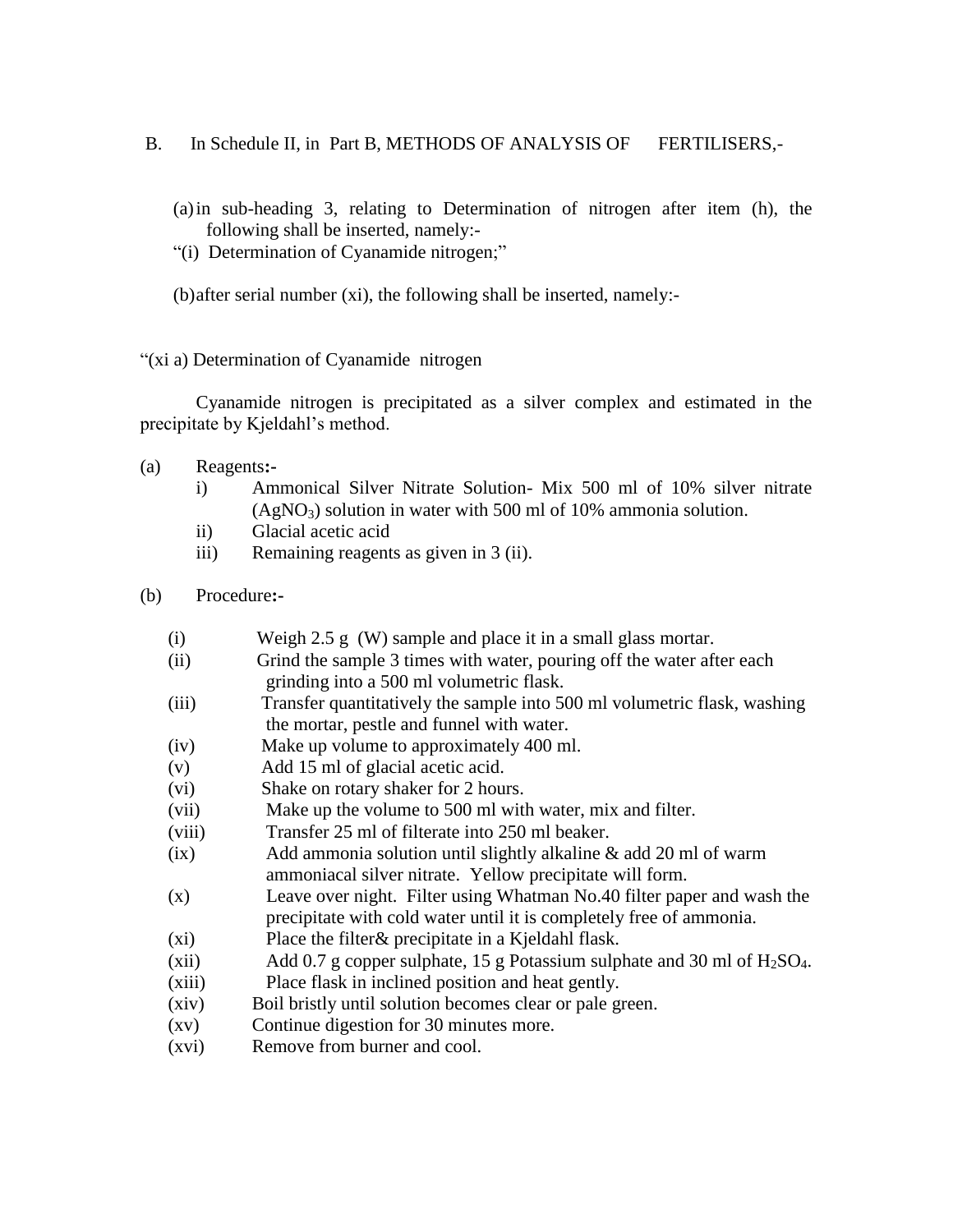| (xvii)             | Transfer the contents of Kjeldahl flask to 1 litre capacity, distillation flask,<br>make volume to about 350ml with water and a pinch of zinc dust. Mix<br>and cool. |
|--------------------|----------------------------------------------------------------------------------------------------------------------------------------------------------------------|
|                    |                                                                                                                                                                      |
| (xviii)            | Distill ammonia by adding 10ml of NaOH (40%) and                                                                                                                     |
|                    | collect the distillate in receiver conical flask containing 25ml of 0.1N HCl                                                                                         |
|                    | or $H_2SO_4$ containing 5 drops of Methyl red indicator.                                                                                                             |
| (xix)              | Titrate the contents in receiver conical flask with 0.1N NaOH & calculate                                                                                            |
|                    | the volume of $0.1$ N HCl consumed (V).                                                                                                                              |
| $\left( xx\right)$ | Determine blank on reagents using same quantity of standard acid in                                                                                                  |
|                    | receiver conical flask.                                                                                                                                              |

(c) Calculation:

Cyanamide Nitrogen % (by weight) =  $\underline{(Blank - V) \times 2.8."}$ ; W

(c ) after sub-heading 25, the following shall be added namely:-

### **"26. Method of analysis of Zincated Oxide (suspension)**

- (i) Determination of total Zinc By the method as specified in serial no. 25(ii),
- (ii) Determination of lead By the method as specified in  $8(y)$
- (iii)Determination of specific gravity

# By the method as specified in 21

### **27. Determination of Boron in Colemanite** :-

- (a) Reagents
	- (1) Mannitol
	- (2) Bismuth nitrate solution: Dissolve 22g of bismuth nitrate  $\{(\text{BiNO}_3)_3\,5\text{H}_2\text{O}\}$  in 8 ml of conc. Nitric acid. Warm slightly and dilute to 100 ml with distilled water.
	- (3) Nitric acid Concentrated AR grade.
	- (4) Dilute nitric acid  $(1:20)$ .
	- (5) Sodium hydroxide solution 10% M/V.
	- (6) Sodium hydroxide solution 0.5M.
	- (7) Bromothymol blue indicator solutions.
- (b) Procedure:-
	- (i) Weigh accurately 2.5g of sample into 250 ml of beaker.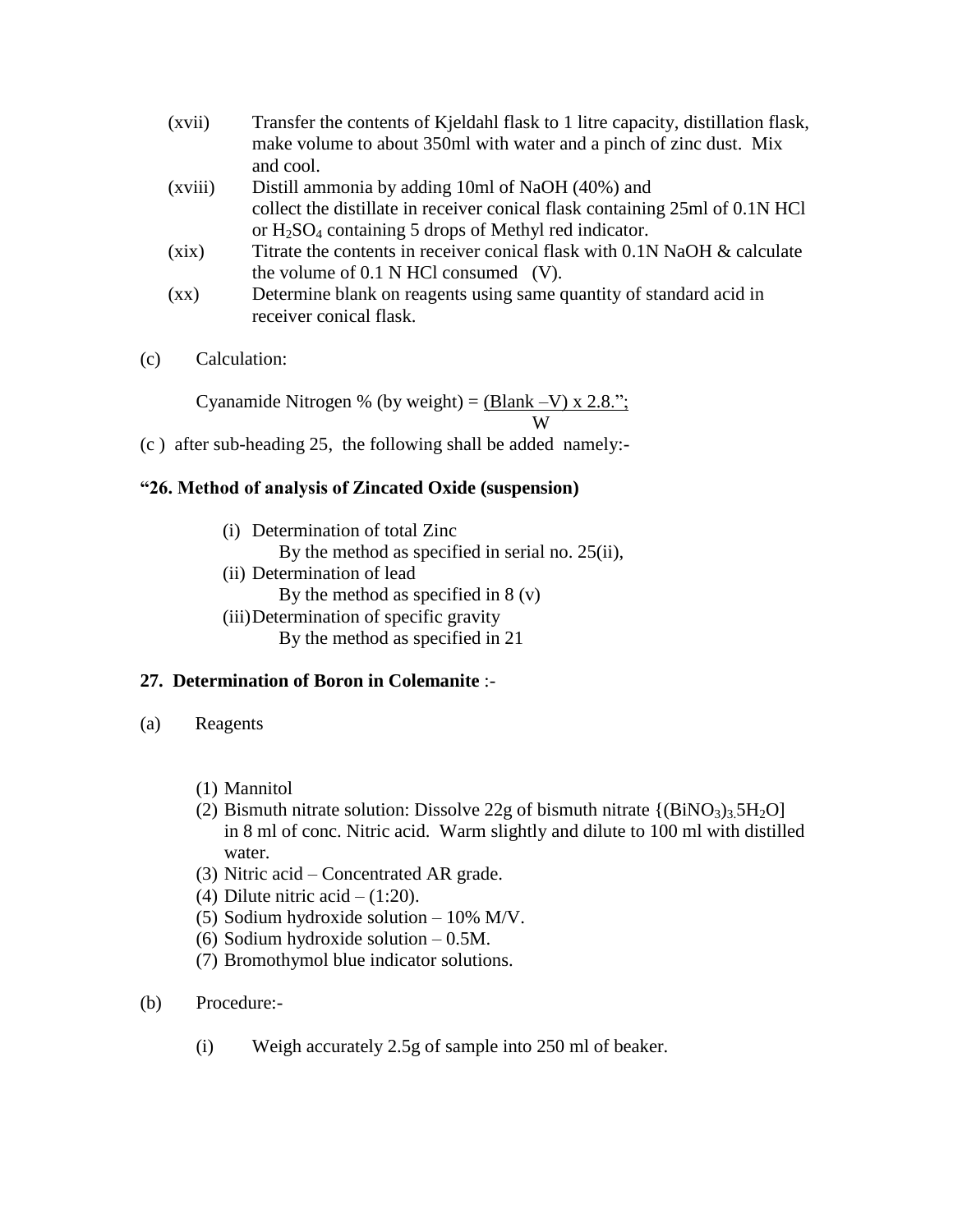- (ii) Add 5ml of concentrated Nitric acid and 50 ml of water, warm gently and dilute to 100 ml cool and transfer the contents into 250 ml volumetric flask and dilute to the mark with distilled water.
- (iii) Filter through a dry filter paper Whatman No.40 rejecting the first few drops into a beaker.
- (iv) Pipette 100 ml of the filtrate into 250 ml beaker, add a few drops of indicator solution.
- (v) Add few drops of 10% NaOH solution with thorough stirring until the indicator turns blue.
- (vi) Filter through a dry filter paper into 250 ml beaker and carefully wash the residue several times with cold water. The total volume should be 150- 200 ml.
- (vii) Adjust the pH to about 5 by adding dilute nitric acid. Warm to about  $90^{\circ}$ C (do not boil) and stir vigorously to avoid carbon dioxide. Cool the solution.
- (viii) Adjust the pH to exactly 6.3 using NaOH solution.
- (ix) Add 10g of mannitol and again adjust pH to exactly 6.3 with 0.5 NaOH solution.
- (x) Continue adding mannitol in 10g portion till pH remains constant at 6.3. Note the total volume 0.5 NaOH use for the first addition of mannitol.
- (xi) Carry out a blank determination to which borate is not added.

### (c) Calculation:-

Percentage boron =  $(A-B) \times 1.3512$ W

Where A is the volume of 0.5 N NaOH solution used in the sample B is the volume of 0.5 N NaOH solution used in the blank.

### **28. Method of Analysis of Customized and Fortified Fertilizers**:-

- (i) Determination of nitrogen by method 3 (iv) or 3 (v).
- (ii) Determination of ammoniacal nitrogen by method 3 (vii).
- (iii)Determination of neutral ammonium citrate soluble phosphate by method 4 (v).
- (iv)Determination of water soluble phosphate by method 4 (iii).
- (v) Determination of water soluble potash by method 5 (i).
- (vi)Determination of sulphur by method 24.
- (vii)Determination of micronutrients in Customized or Fortified Fertilisers.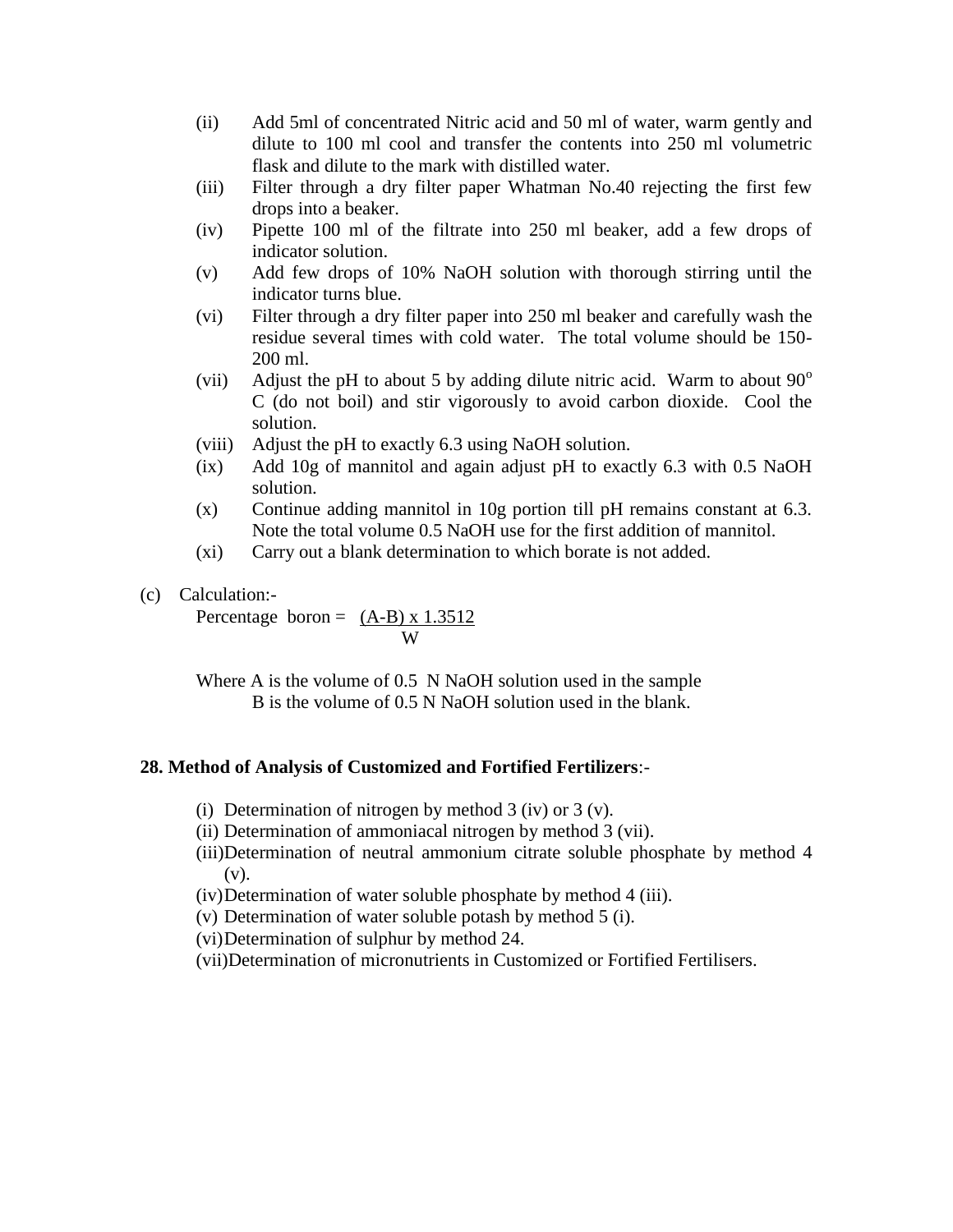- (a) Sample Preparation:-
	- 1. Weigh accurately 2.5g sample into a 250 ml beaker. Add 50 ml of 1+1 HCl and cover with a glass.
	- 2. Heat to boiling and continue to boil until volume is reduced to about 25 ml.
	- 3. Dilute to about 100 ml with water and bring to boil.
	- 4. Cool, transfer to a 500 ml volumetric flask and dilute to volume with water.
	- 5. Mix thoroughly and allow to stand until a clear solution is obtained or filter a portion through a dry whatman No.40 filter paper.
	- 6. Transfer 25 ml aliquot to 250 ml volumetric flask, dilute to volume and mix thoroughly.
	- 7. Dilute it further to suitable standard working range with acidified water.
	- 8. Prepare a blank solution in the same manner, omitting the sample.
- (b) Preparation of Standard Stock Solution, working standards and Determination:

As given in Method 22 A

(c) Determination of Boron-Method 23

C. In Schedule IV, in Part A under the heading SPECIFICATION OF ORGANIC FERTILISERS for serial No. 3 and entries relating thereto, the following shall be substituted, namely:-

|        | Moisture per cent. by weight, maximum                          | 25.0                                                                      |
|--------|----------------------------------------------------------------|---------------------------------------------------------------------------|
| (i)    | Particle size                                                  | Minimum<br>90%<br>material should<br>pass<br>through 4.0mm<br>IS<br>sieve |
| (ii)   | Bulk density $(g/cm3)$                                         | less than 1.6                                                             |
| (iii)  | Total organic Carbon, per cent. by weight,<br>minimum          | 7.9                                                                       |
| (iv)   | Total Nitrogen (as N) per cent. by weight,<br>minimum          | 0.4                                                                       |
| (v)    | Total Phosphates (as $P_2O_5$ ) per cent. by weight<br>minimum | 10.4                                                                      |
| (vi)   | $C: N$ ratio                                                   | less than $20:1$                                                          |
| (vii)  | pH (1:5 solution) maximum                                      | 6.7                                                                       |
| (viii) | Conductivity (as $dSm^{-1}$ ) not more than                    | 8.2                                                                       |

"3 Phosphate Rich Organic Manure (PROM)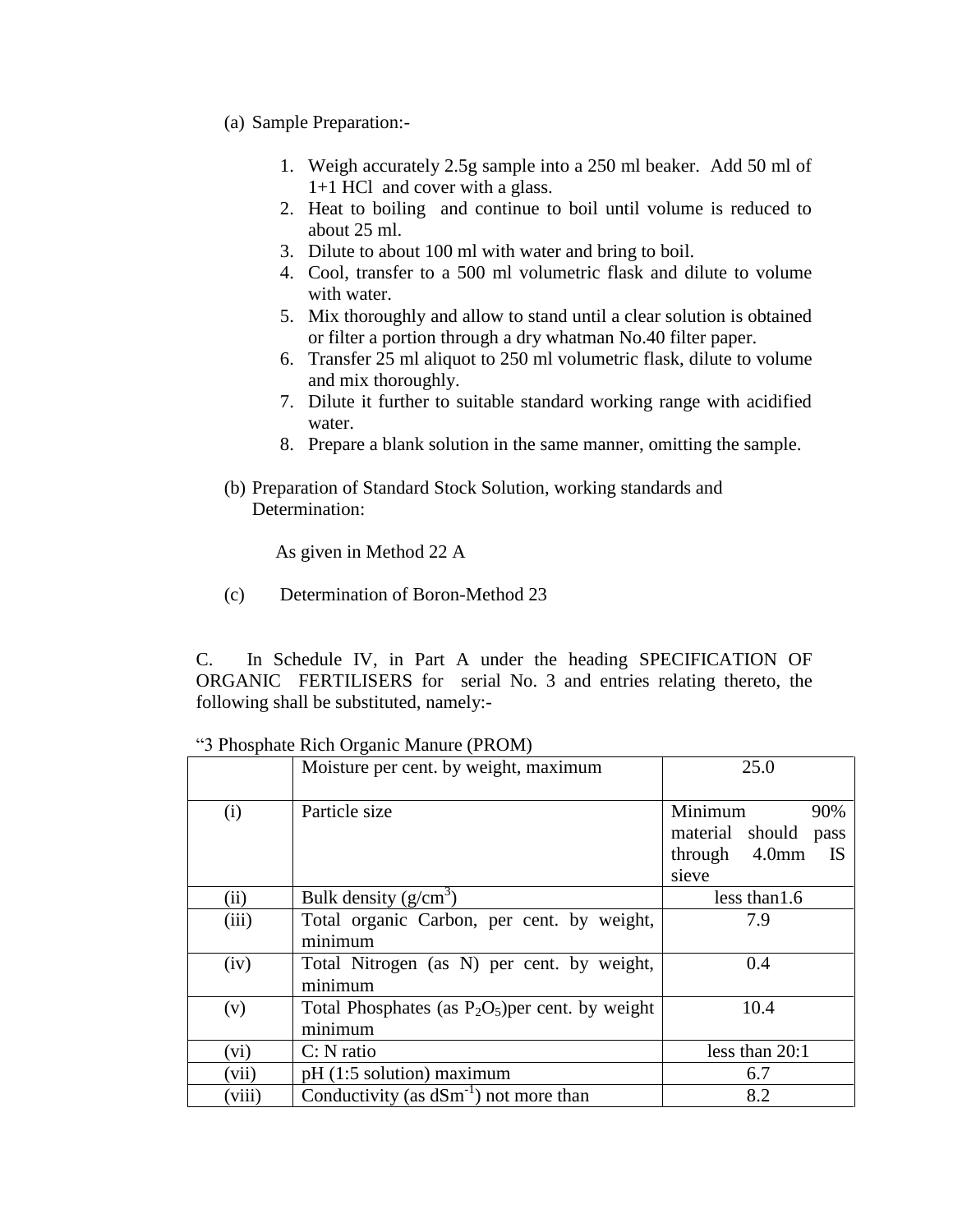| (ix). | Heavy metal content (as $mg/kg$ ) |               |
|-------|-----------------------------------|---------------|
|       | Per cent. by weight maximum       |               |
|       | Arsenic (as $As2O3$ )             | 10.00         |
|       | Cadmium (as Cd)                   | 5.00          |
|       | Chromium (as Cr)                  | 50.00         |
|       | Copper (as Cu)                    | 300.00        |
|       | Mercury (as Hg)                   | 0.15          |
|       | Nickel (as Ni)                    | 50.00         |
|       | Lead (as Pb)                      | 100.00        |
|       | Zinc $(as Zn)$                    | $1000.00$ ."; |

[F.No.2-1/2012.Fert.Law]

(Narenadra Bhooshan) Joint Secretary to the Government of India

Note: The principal order was published in the Gazette of India, Extraordinary, Part II, Section 3, Sub-section (i) vide G.S.R. No. 758 $(E)$  dated  $25<sup>th</sup>$  September, 1985 and subsequently amended as follows:-

> Note: The Principal Order was published in the Gazette of India, , vide number G.S.R.. 758 (E) dated the  $25<sup>th</sup>$  September, 1985 and subsequently amended by -

- 1. G.S.R.201 $(E)$  dated  $14<sup>th</sup>$  February, 1986
- 2. G.S.R. 508(E) dated  $19^{th}$  March, 1986
- 3. G.S.R.  $1160(E)$  dated  $21<sup>st</sup>$  October, 1986
- 4. S.O. 822(E)dated 14<sup>th</sup> September, 1987
- 5. S.O.  $1079(E)$  dated  $11^{th}$  December, 1987
- 6. S.O.252(E) dated  $11^{th}$  March, 1988
- 7. S.O. 724(E) dated 28<sup>th</sup> July, 1988
- 8. S.O. 725(E) dated 28<sup>th</sup> July, 1988
- 9. S.O. 940 $(E)$  dated  $11<sup>th</sup>$  October, 1988
- 10. S.O. 498(E) dated 29<sup>th</sup> June, 1989
- 11. S.O. 581(E) dated 27<sup>th</sup> July, 1989
- 12. S.O.  $673(E)$  dated  $25^{th}$  August, 1989
- 13. S.O. 738(E) dated 15<sup>th</sup> September, 1989
- 14. S.O.  $140(E)$  dated  $12<sup>th</sup>$  February, 1990
- 15. S.O. 271(E) dated 29<sup>th</sup> March,1990
- 16. S.O. 403(E) dated 23rd May,1990
- 17. S.O.  $675(E)$  dated  $31<sup>st</sup>$  August, 1990
- 18. S.O. 261(E) dated  $16^{th}$  April, 1991
- 19. S.O. 444(E) dated 2nd July,1991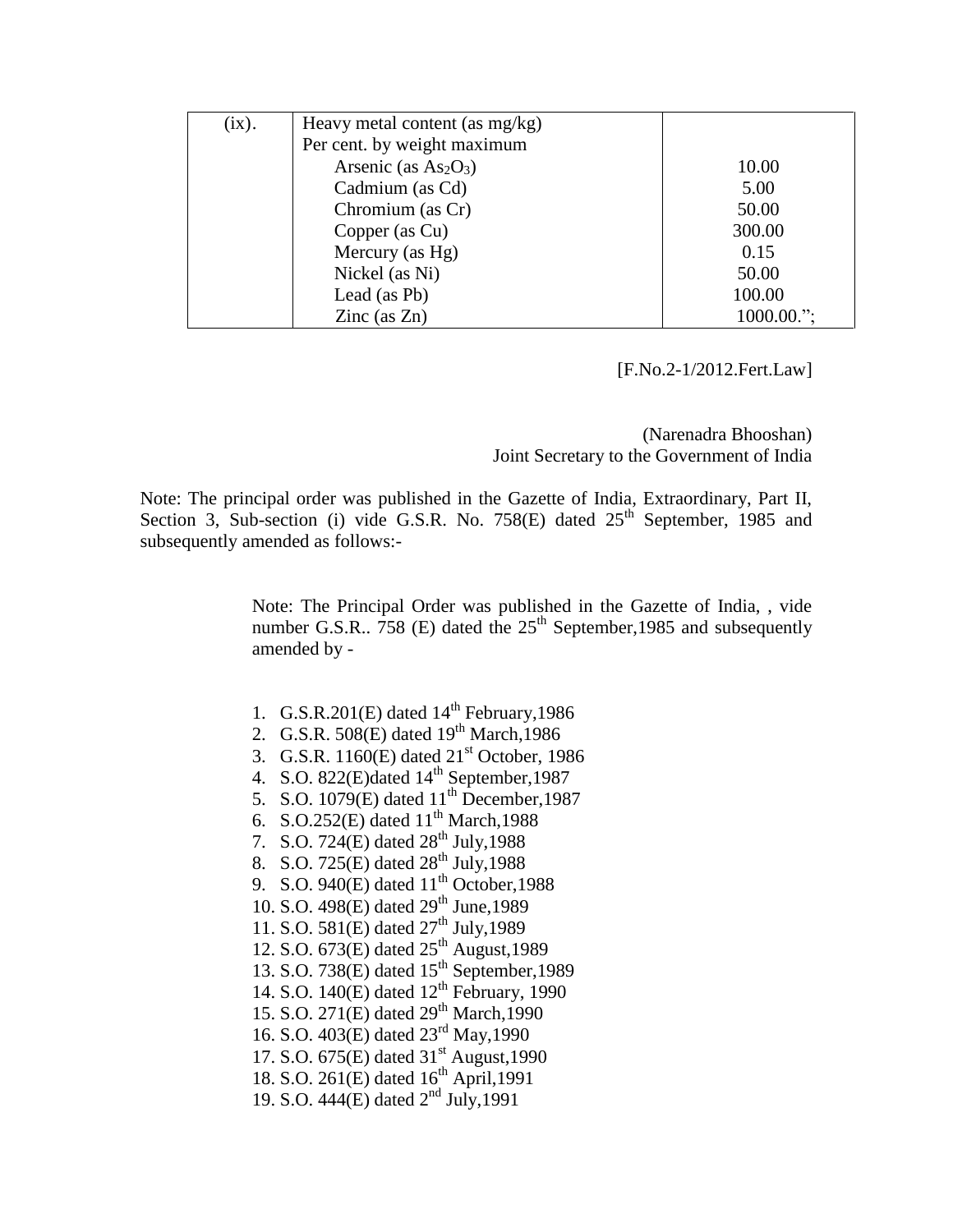20. S.O. 530 $(E)$  dated 16<sup>th</sup> August, 1991 21. S.O. 795(E) dated 22<sup>nd</sup> November, 1991 22. S.O. 377(E) dated 29<sup>th</sup> May, 1992 23. S.O. 534(E) dated  $20^{th}$  July, 1992 24. S.O. 826 $(E)$  dated 9<sup>th</sup> November, 1992 25. S.O. 254(E) dated 3rd June,1993 26. S.O. 397(E) dated 18<sup>th</sup> June, 1993 27. S.O. 942(E) dated 10<sup>th</sup> December, 1993 28. S.O. 163(E) dated 14<sup>th</sup> February, 1994 29. S.O. 340(E) dated 17<sup>th</sup> April, 1995 30. S.O. 459(E) dated 22nd May,1995 31. S.O.  $835(E)$  dated  $12<sup>th</sup>$  October, 1995 32. S.O.  $575(E)$  dated  $20^{th}$  August, 1996 33. S.O. 57(E) dated 22nd January,1997 34. S.O. 329(E) dated 12<sup>th</sup> May, 1999 35. S.O. 1068(E) dated 4 th November,1999 36. S.O. 49 $(E)$  dated 16<sup>th</sup> January, 2003 37. S.O. 373(E) dated 1<sup>st</sup> April, 2003 38. S.O. 413(E) dated  $7^{th}$  April, 2003 39. S.O. 540(E) dated 4<sup>th</sup> May, 2003 40. S.O. 342(E) dated 18<sup>th</sup> March, 2005 41. S.O. 1772(E) dated  $17<sup>th</sup>$  October, 2006 42. S.O. 2164 (E) dated  $28^{th}$  December, 2007 43. S.O. 837 (E) dated 10<sup>th</sup> April, 2008 44. S.O. 1741(E) dated  $22<sup>nd</sup>$  July, 2008 45. S.O. 401 (E) dated  $5<sup>th</sup>$  Feburary, 2009 46. S.O. 1214 (E) dated 14 May,2009 47. S.O.No.2803(E) dated 3rd November,2009 48 S.O. No. 49 (E) dated  $11^{th}$  January, 2010 49. S.O. No. 987(E) dated  $29^{th}$  April, 2010 50. S.O. No. 1230(E) dated  $25^{th}$  May, 2010 51. S.O. No. 1945(E) dated  $10^{th}$  August, 2010 52. S.O. No. 2024(E) dated  $17^{th}$  August, 2010 53. S.O .No. 2726(E) dated 8<sup>th</sup> November, 2010 54. S.O. No. 2886(E) dated 3<sup>rd</sup> December, 2010 55. S.O. No. 1023 (E) dated 10th May,2011 56. S.O. No. 1169(E) dated  $25<sup>th</sup>$  May, 2011 57. S.O. No. 2203 $(E)$  dated 22<sup>nd</sup> September, 2011 58. S.O. No. 1420 (E) dated 22<sup>nd</sup> June, 2012

To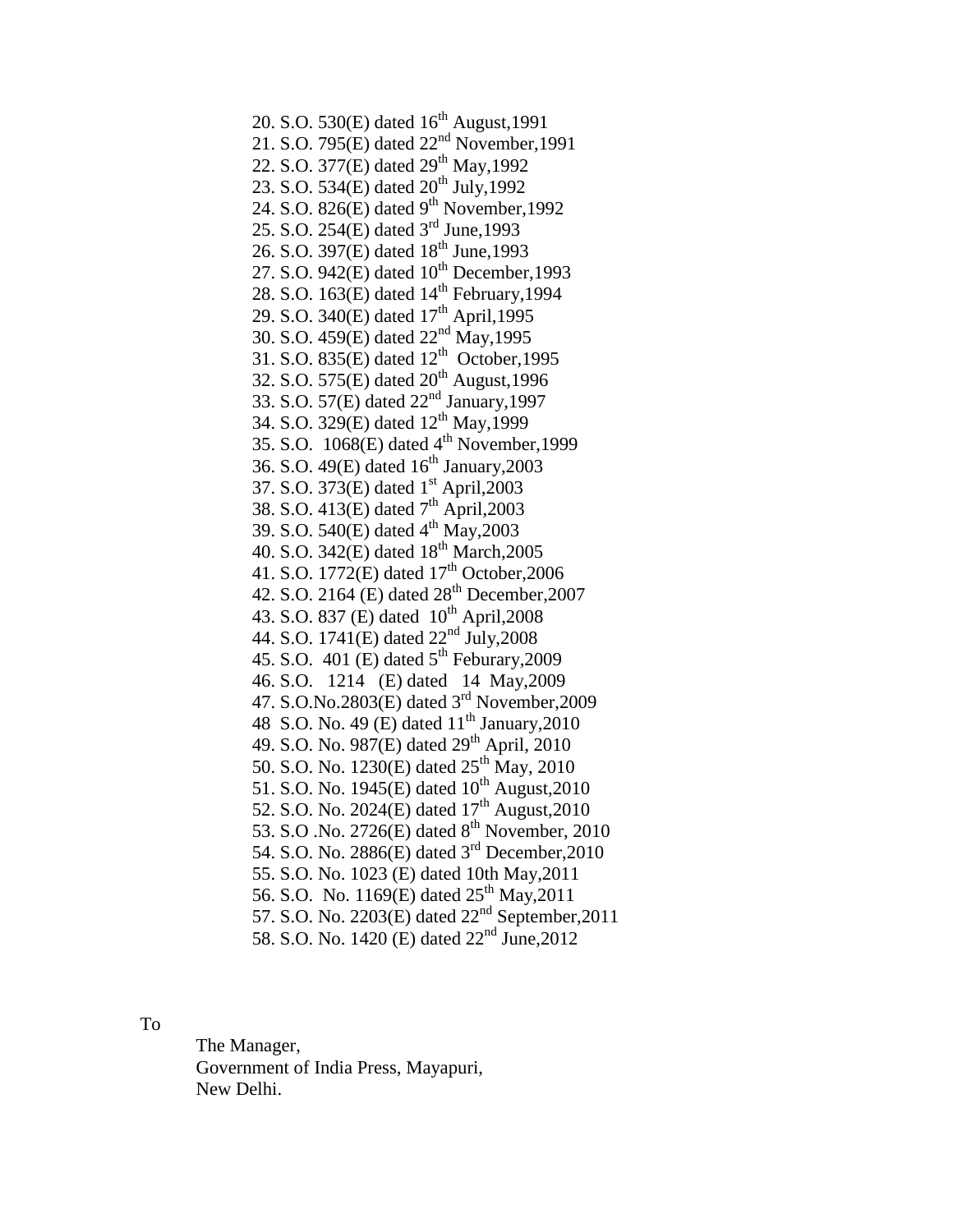#### **Government of India**

# Ministry of Agriculture (Department of Agriculture and Cooperation)

## **Order**

## **New Delhi, dated the 15th February,2013**

S.O. (E). – In pursuance of clause 20 A of the Fertiliser (Control) Order, 1985, the Central Government hereby notifies the specifications in respect of provisional fertilizer Urea Ammonium Phosphate (24:24:0) fortified with 8 % Sulphur to be manufactured in India for a period of two years from the date of publication of this notification in the Official Gazette, namely:-

Urea Ammonium Phosphate (24:24:0 fortified with 8 % sulphur) Specifications:

| $\rm(i)$ | Moisture, per cent. by weight, maximum.                              | 1.5  |
|----------|----------------------------------------------------------------------|------|
| (ii)     | Total nitrogen per cent. by weight, minimum                          | 24.0 |
|          | (iii) Ammoniacal nitrogen per cent. by weight, minimum               | 7.5  |
| (iv)     | Nitrogen in the form of urea per cent. by weight, maximum            | 16.5 |
| (v)      | Neutral ammonium citrate soluble phosphate (as $P_2O_5$ )<br>per     | 24.0 |
|          | cent. by weight, minimum                                             |      |
|          | (vi) Water soluble phosphate $(P_2O_5)$ per cent. by weight, minimum | 20.4 |
|          |                                                                      |      |
|          | (vii) Total Sulphur per cent. by weight, minimum                     | 8.0  |
|          |                                                                      |      |
| (viil    | Elemental sulphur, per cent. by weight, minimum                      | 3.0  |
| (ix)     | Sulphate Sulphur (as S) per cent. by weight, minimum                 | 5.0  |
| (x)      | Particular size: not less than 90 per cent. of the material shall    |      |
|          | pass through 4 mm IS sieve and be retained on 1 mm IS sieve.         |      |
|          | Not less than 5 per cent. shall be below 1 mm IS sieve.              |      |

[F.No.2-2/2012.Fert.Law]

 (Narendra Bhooshan) Joint Secretary to the Government of India

To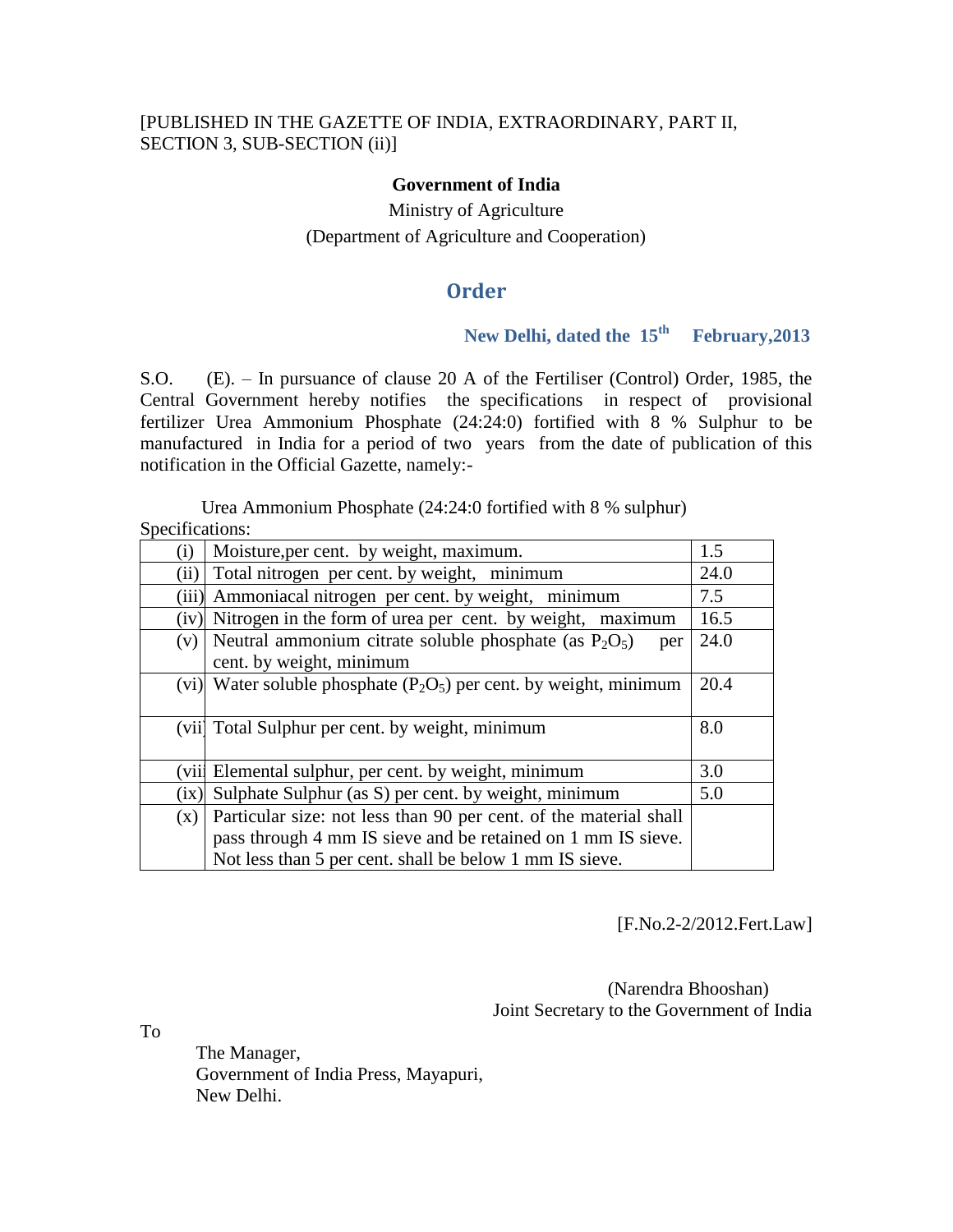#### **Government of India**

# Ministry of Agriculture (Department of Agriculture and Cooperation)

#### **Order**

# **New Delhi, the 15th February, 2013**

**S.O. (E).** – In pursuance of clause 20 of the Fertiliser (Control) Order, 1985, the Central Government hereby fixes the specifications of Calcium Cyanamide to be imported into India for a period of one year from the date of publication of this notification in the Official Gazette, for the purpose of sale of the same in India, for use of agriculture, namely:-

#### Calcium Cyanamide

Specifications:

| (i)   | Moisture per cent. by weight, maximum                     | 1.0  |
|-------|-----------------------------------------------------------|------|
| (ii)  | Total Nitrogen per cent. by weight, minimum               | 19.5 |
| (iii) | Cyanamide nitrogen per cent. by weight, minimum           | 15.0 |
| (iv)  | Nitrate nitrogen per cent. by weight, maximum             | 1.5  |
| (v)   | Particle Size- Not less than 90 per cent. of the material |      |
|       | shall pass through 4mm IS sieve and be retained on 1 mm   |      |
|       | IS sieve                                                  |      |

Every importer who intend to import the Calcium Cyanamide into the country is required to follow the following terms and conditions for importing the Calcium Cyanamide:-

- i) Every importer shall inform the Ministry of Agriculture, Department of Agriculture and Cooperation and the Director Agriculture of concerned State in which he intends to discharge the imported fertiliser within fifteen days before the expected date of arrival of the fertiliser
- ii) The importer shall inform name of the districts of the State to the Ministry of Agriculture, Department of Agriculture and Cooperation and Director Agriculture of the concerned State where they intend to sell the material.
- iii) On the bags of fertiliser, the importer shall print that the material is irritant to skin and eyes and the same shall be used by wearing gloves in hand.
- iv) Along with each bag, the importer shall pack the hand gloves for use of farmers.
- v) In the bags of fertilisers in which the material is packed, the importer shall provide a leaflet indicating the following:
	- a. Avoid contact of the product with skin;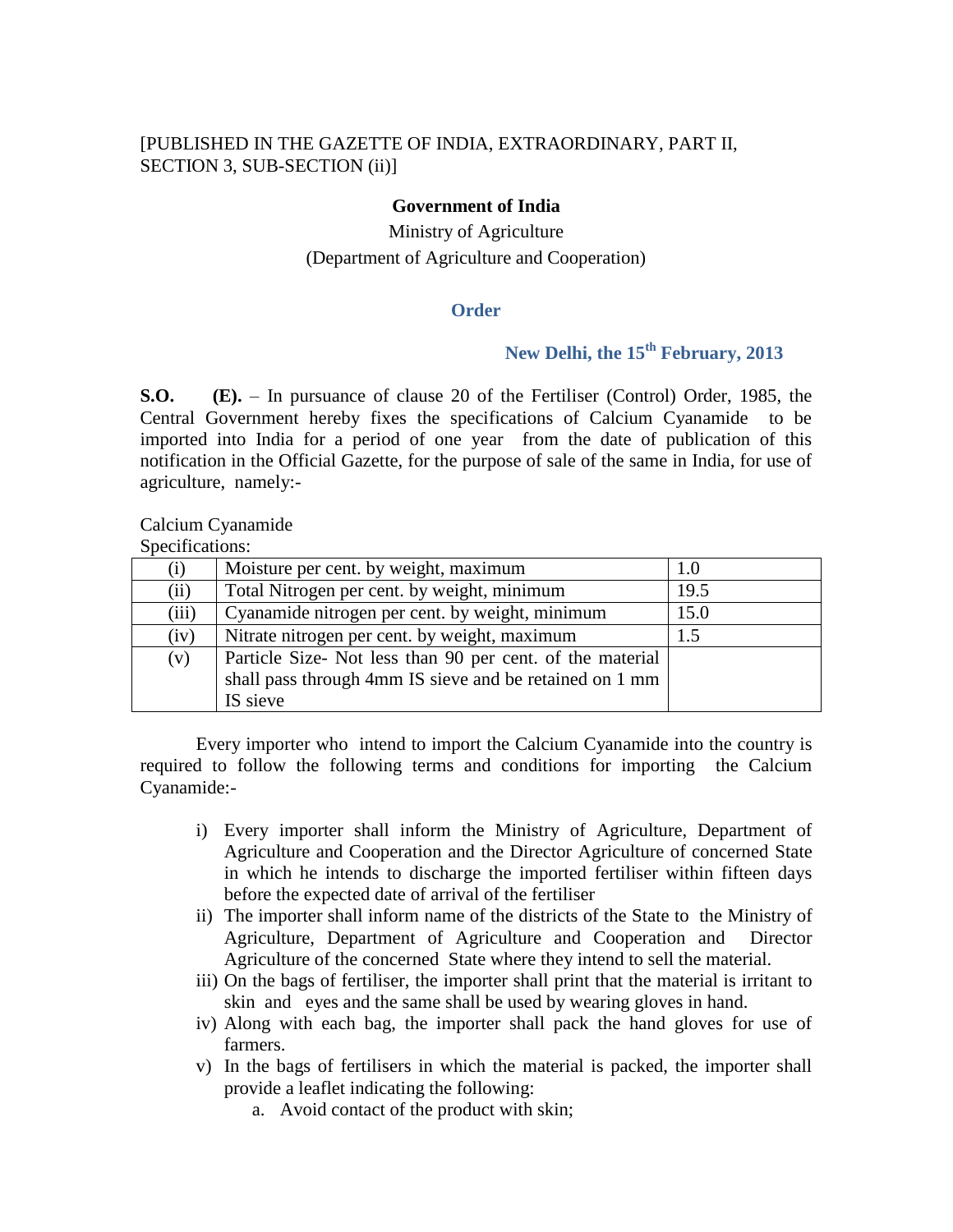- b. Wear protective clothing and gloves;
- c. Wash hands and exposed skin after work and before meal.

[F.No.2-2/2012.Fert.Law]

 (Narendra Bhooshan) Joint Secretary to the Government of India

To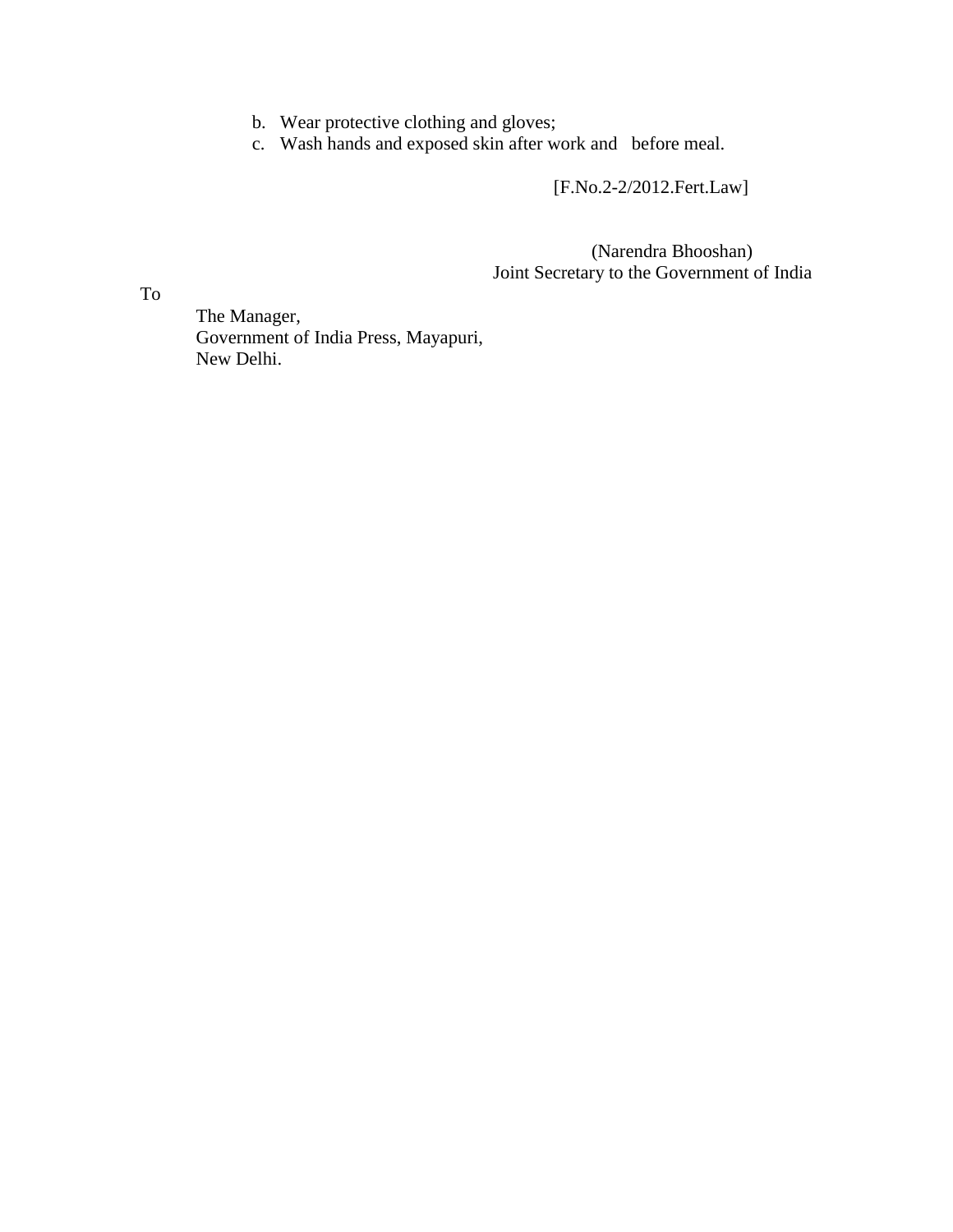#### **Government of India**

# Ministry of Agriculture (Department of Agriculture and Cooperation)

#### **Order**

# **New Delhi, the 15 th February,2013**

**S.O. (E).** – In pursuance of clause 20 of the Fertiliser (Control) Order, 1985, the Central Government hereby fixes the specifications of Potassium Magnesium Sulphate (30:10:17) to be imported into India for a period of two years from the date of publication of this notification, in the Official Gazette, for the purpose of sale of the same in India, for use in agriculture, namely:-

Potassim Magnesium Sulphate (30 :10:17)

Specifications:

| (i) | Moisture percent by weight, maximum                   | 0.5  |
|-----|-------------------------------------------------------|------|
|     | (ii) Magnesium (as MgO) per cent. by weight,          | 10.0 |
|     | minimum                                               |      |
|     | (iii) Water soluble Potash (as $K_2O$ ) per cent. by  | 30.0 |
|     | weight, minimum                                       |      |
|     | (iv) Total Sulphur(as S) per cent. by weight, minimum | 17.0 |
| (v) | Total Chlorides (as Cl) per cent. by weight (on dry   | 2.5  |
|     | basis), maximum                                       |      |
|     | (vi) Particle size not less than 90 per cent. of the  |      |
|     | material shall pass through 4mm IS sieve and be       |      |
|     | retained on 1 mm IS sieve. Not more than 5 per        |      |
|     | cent. shall be below 1mm IS sieve".                   |      |

[F.No.2-2/2012.Fert.Law]

 (Narendra Bhooshan) Joint Secretary to the Government of India

To